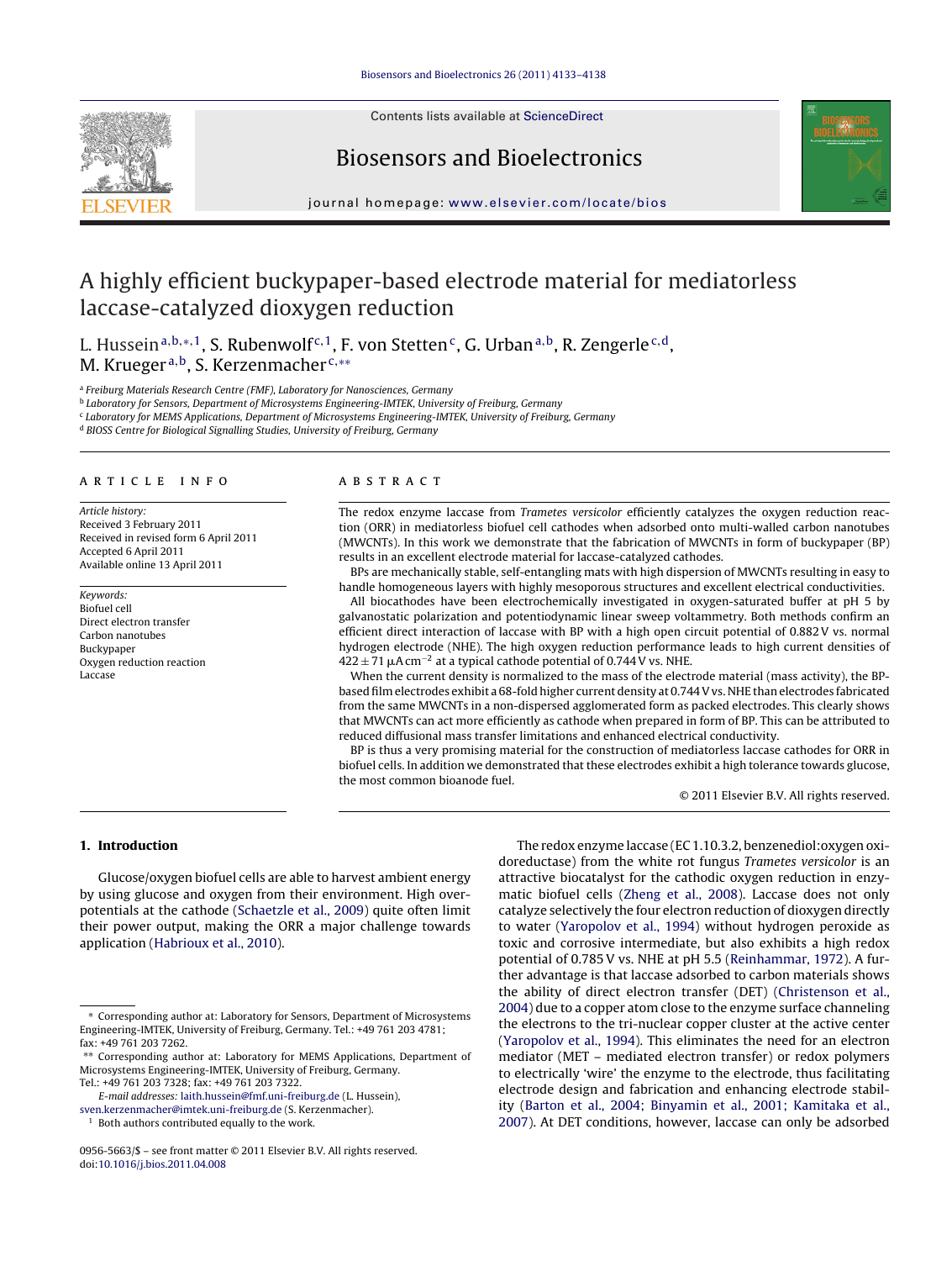<span id="page-1-0"></span>

Fig. 1. Schematic illustration of laccase biocathodes based on differently prepared MWCNT electrodes. The electrodes are submerged in laccase solution to allow the enzyme to adsorb to the MWCNT surface. (a) MWCNT agglomerates are packed by clamping them between membrane filters with an embedded Pt-mesh as current collector (conventional technique), (b) homogeneously dispersed MWCNTs are deposited on a membrane filter as BP (present work).

as monolayer, demanding for high surface area electrode materials and efficient electron transfer between the catalytic active center of the enzyme and the electrode support material.

In a previous study [\(Rubenwolf et al., 2010\)](#page-5-0) we systematically compared the oxygen reduction performance of laccase adsorbed to different carbon-based electrode materials. We demonstrated that electrodes, fabricated by simply clamping single-, double- or multi-walled carbon nanotubes together with a platinum mesh current collector between filter membranes (Fig. 1a), exhibit greatly enhanced performance (e.g. higher volumetric current densities at the same electrode potential) as compared to electrodes fabricated from macroscopic materials such as graphite felt or porous carbon tubes. However, the agglomerated, as-received carbon nanotubes are not only difficult to handle, but their high specific surface area is not as effectively used for the electrochemical reaction as with electrodes made from the macroscopic materials [\(Rubenwolf](#page-5-0) [et al., 2010\).](#page-5-0) We attributed this to nanotube aggregation [\(Gong](#page-5-0) [et al., 2005\)](#page-5-0) in the non-dispersed powdery material, resulting in mass-transfer related effects such as hindered oxygen diffusion or reduced surface availability for enzyme adsorption. To fully utilize the high specific surface area of nanotube materials and further improve electrode performance it would thus be desirable to form electrodes with a high degree of nanotube dispersion.

One way to increase dispersion and surface area accessibility is the fabrication of ordered arrays of MWCNTs, directly grown on a substrate via chemical vapor deposition [\(Antiohos et al., 2010;](#page-5-0) [Withey et al., 2006\).](#page-5-0) However, this approach requires precise control of process parameters as well as expensive equipment. Despite being supported on a substrate, the arrays remain fragile.

Another method is the incorporation of the MWCNT arrays into membranes [\(Pushparaj et al., 2007\).](#page-5-0) This yields stable and flexible electrodes, but the presence of polymer also decreases the surface area accessible for redox enzymes. Similarly, by nanocomposite formation of MWCNTs with polymers free-standing, flexible, and porous electrodes can be obtained. But also in this case the presence of polymers decreases electrode conductivity ([Gong et al., 2005\)](#page-5-0) and may represent a diffusion barrier as well as decrease enzyme activity ([Cooney et al., 2008\).](#page-5-0)

A higher degree of accessible surface area can be achieved when carbon nanotubes are deposited on 2-dimensional carbonmaterials like spectrographic graphite or glassy carbon after homogenization with water, ionic liquids, or polar organic solvents ([Liu and](#page-5-0) [Dong, 2007; Yao and Shiu, 2007; Zheng et al., 2008\).](#page-5-0) However, due to the flat carbon substrate, this results in non-porous, inflexible and thick electrodes covered with only a thin layer of MWCNTs. Recently, MWCNTs have also been deposited onto carbon paper with the help of N,N-dimethyl formamide ([Ramasamy et al., 2010\)](#page-5-0) to form a porous, 3-dimensional laccase-catalyzed cathode for oxygen reduction.

The use of a binding agent in electrode fabrication can be circumvented by the dispersion and deposition of the carbon nanotubes in the form of so-called buckypapers (BPs). BP is a flexible selfsupporting mat of entangled assemblies (ropes and bundles) of MWCNTs, forming well-defined membrane-type black films that find application also in catalysis, filtration, actuators, or energy storage devices such as capacitors and batteries ([Pushparaj et al.,](#page-5-0) [2007; Wang et al., 2008; Zhang et al., 2010; Zhu et al., 2010\).](#page-5-0) The high specific surface of the nanotubes in combination with inherent electrical conductivity renders BP a promising material for catalyst support for electrochemical applications [\(Bahr et al., 2001;](#page-5-0) [Endo et al., 2005; Liu et al., 1998; Zhu et al., 2010\).](#page-5-0) Recently, we have successfully introduced BP as reliable and stable carbon based electrodematerial for abiotic (based on gold and platinum nanoparticles) and biotic (based on bilirubin oxidase) electrodes ([Hussein](#page-5-0) [et al., 2009, 2011\).](#page-5-0)

Here, we demonstrate the application of BP as electrode material for biofuel cell cathodes using adsorbed laccase as biocatalyst for ORR. The cathodes are electrochemically characterized as halfcell electrodes by potentiodynamic and galvanostatic methods, and compared to electrodes fabricated from the same MWCNTs, but using a different technique. Moreover, we investigate the cathodes' tolerance towards glucose, which is the most important fuel in biofuel cell applications.

## **2. Experimental**

#### 2.1. Buckypaper fabrication

BP-electrodes were fabricated as described in previous work [\(Hussein et al., 2011\).](#page-5-0) In brief, 100 mg of agglomerated as-received MWCNTs (Baytubes C 150-HP, Lot # D0002AAB07, Bayer Material Science AG, Leverkusen, Germany) were dispersed in 200 ml aqueous solution containing 1 wt.% of the non-ionic surfactant Triton X-100 (Sigma Aldrich, Taufkirchen, Germany). This was achieved firstly by mechanical stirring for 30 min, and secondly using ultrasonication for 3 h. Subsequently, the resulting suspension was centrifuged at 1107 g to remove bigger agglomerates of MWCNTs. The remaining supernatant, containing a stable MWCNT-suspension, was then deposited on a nylon membrane filter (0.45 µm pore size, Whatman, Maidstone, UK) by vacuumfiltration. The resulting homogeneous black film was repeatedly washed with excess of deionized water, isopropyl alcohol and ace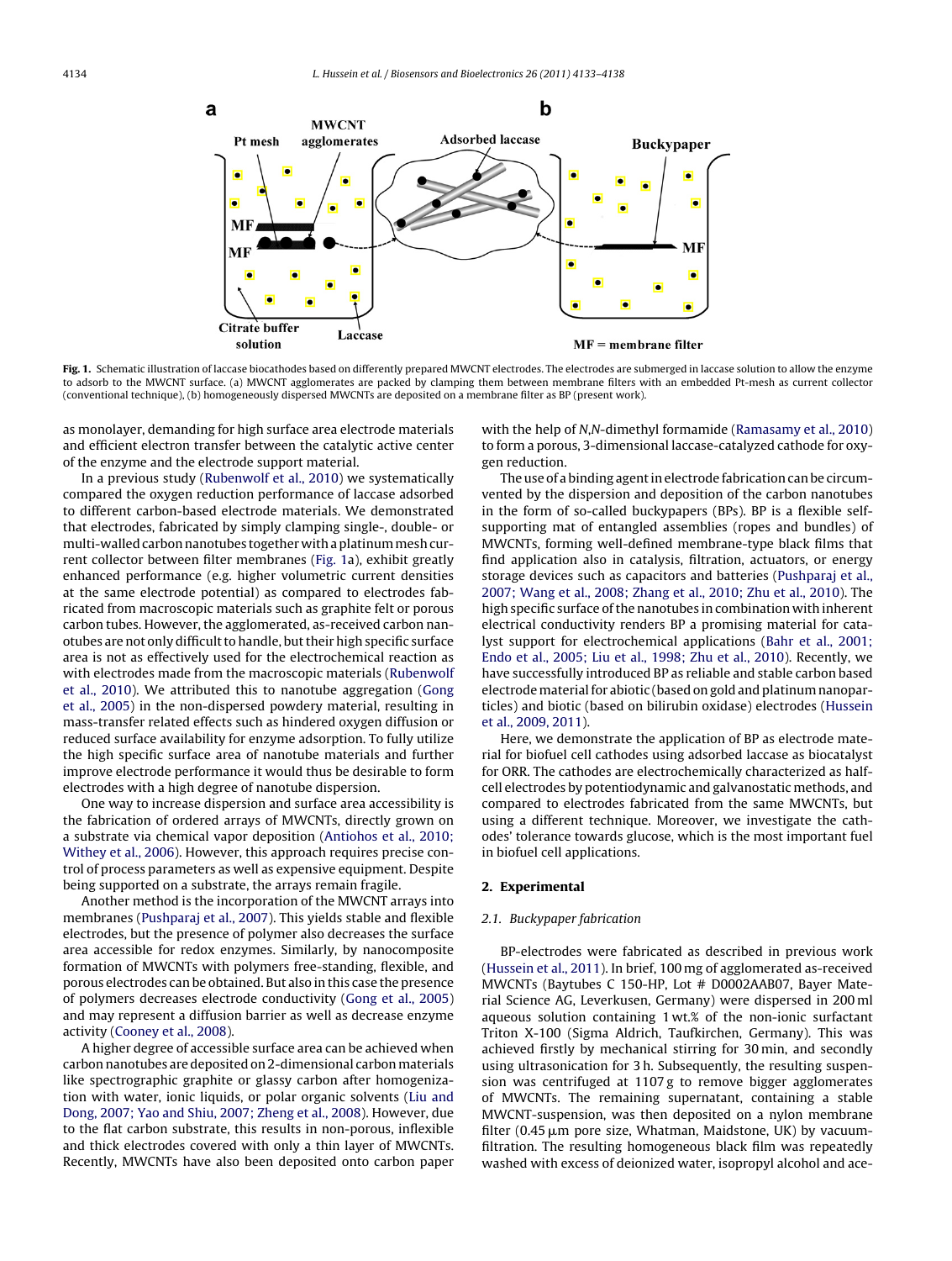tone in order to remove the remaining surfactant. The as-prepared BP-films were kept at room temperature for 30 min and then dried overnight in a vacuum oven at 50 ◦C. BP-electrodes with thicknesses of 30  $\rm \mu m$  and 80  $\rm \mu m$  were prepared by using different amounts of the stable MWCNT-suspension.

## 2.2. Characterization of electrode morphology

The morphology of agglomerated MWCNTs as well as BPelectrodes was investigated by scanning electron microscopy (SEM, Quanta 250 FEG, FEI, Oregon, USA) on uncoated samples.

Nitrogen adsorption/desorption isotherms were measured at −196 ◦C on an automatic analyzer (Sorptomatic 1990, Porotec GmbH, Hofheim/Ts., Germany). Prior to the experiment, the samples were degassed by heating at  $250^{\circ}$ C for 5 h under high vacuum condition. The textural properties were analyzed using the advanced data processing software (ADP version 5.1) provided by Thermo Fisher Scientific (Milan, Italy). The BJH-mesoporous median pore diameters (given in nm) were deduced from the desorption branch of the isotherm with the procedure developed from the Barrett–Joyner–Halenda model equation [\(Barrett et al., 1951;](#page-5-0) [Lowell et al., 2004\)](#page-5-0) at a relative pressure range of 0.4–0.999  $P/P^{\circ}$ .

The sheet resistance measurements of BPs were carried out on a four-point probe instrument (QuadPro Resistivity System, Lucas Signatone, Gilroy, California) and the thickness of BP was measured using a micrometer gauge (resolution 1  $\mu$ m, Mitutoyo, Neuss, Germany).

#### 2.3. Potentiodynamic electrode characterization

To characterize their DET and MET behavior, free-standing pieces of 80  $\mu$ m thick BP (geometric area 0.95 cm<sup>2</sup>) were mounted on a glassy carbon electrode tip (Ø 3 mm, Radiometer Analytical SAS, Villeurbanne, France) by using conductive carbon cement (Leit-C, Plano, Wetzlar, Germany). Rotating Disc Electrode (RDE) measurements were performed using a RDE set-up (Radiometer, Lyon, France) together with a computer-controlled potentiostat (PCI4/300, Gamry, Warminster, PA, USA) in a conventional threeelectrode electrochemical cell with a Ag/AgCl reference electrode (3 M KCl, 0.210 V vs. NHE, Metrohm, Filderstadt, Germany) and a platinized titanium counter electrode (Bank Elektronik, Pohlheim, Germany). Linear sweep experiments (3 mV s−1, from 0.848 V to 0.000 V vs. NHE) were performed firstly in  $O<sub>2</sub>$ -saturated 0.1 M citrate buffer solution containing 7 U ml−<sup>1</sup> laccase (activity according to Sigma Aldrich: 21.8 U mg−1, Lot 100891817, # 53739) in the absence of a mediator, and secondly after the addition of 0.02 M 2,2-azinobis (3-ethylbenzthiazoline-6-sulfonic acid) diammonium salt (ABTS) as mediator to the above testing solution. All chemicals were purchased from Sigma Aldrich, Taufkirchen, Germany. Bubbling with oxygen was stopped during the electrochemical measurements to avoid any disturbance of the measurement. All experiments were conducted at room temperature.

#### 2.4. Galvanostatic electrode polarization

To investigate the oxygen reduction performance with adsorbed laccase as bioelectrocatalyst, 30 µm thick BP-electrodes were characterized in galvanostatic experiments in terms of open circuit potential and current density–potential behavior. Electrodes with an active area of 0.9 cm<sup>2</sup> (0.6 cm  $\times$  1.5 cm) were contacted with two separate platinum wires (0.1 mm diameter, 99.9%, Chempur, Karlsruhe, Germany) using conductive carbon cement (Leit-C, Plano, Wetzlar, Germany), and cured for at least half an hour at 70 ◦C. For comparison, also conventionally prepared electrodes with laccase adsorbed to packed agglomerated MWCNTs were characterized. Thereto, 20 mg MWCNTs (Baytubes C 150-HP, Lot # E0009AAD07,

Bayer Material Science AG, Leverkusen, Germany) were immobilized by clamping them between two sheets of cellulose acetate filters (pore size 0.45  $\upmu$ m, Sartorius, Göttingen, Germany), together with a platinum mesh (Goodfellow, Huntingdon, UK) as current collector [\(Rubenwolf et al., 2010\).](#page-5-0) Prior to the measurements, all electrodes were wetted with 2-propanol (Carl Roth, Karlsruhe, Germany) and washed thoroughly with deionized water.

The electrochemical testing system for galvanostatic polarization has been reported previously ([Kerzenmacher et al., 2009\).](#page-5-0) Briefly, load currents for polarization curves were applied by an electronic load, and the cathode potential was recorded in intervals of 5 min. A saturated calomel electrode (SCE) was used as reference electrode (0.244 V vs. NHE) and plain platinum mesh served as counter electrode. The general design of the electrochemical test cell was described in previous work ([Rubenwolf et al., 2010\).](#page-5-0) However, the following modifications to the setup were introduced: (a) To avoid proton transport limitations a single compartment setup with reference electrode and platinum mesh counter electrode was used. (b) To increase the dissolved oxygen concentration, humidified oxygen was bubbled through optimized nozzles ("nozzle+") which improved the oxygen transfer to the solution by generating smaller bubbles ([Kloke et al., 2010\).](#page-5-0)

The testing solution was exchanged depending on the purpose of experiment. To investigate the inherent oxygen reduction performance of the electrode material in the absence of laccase, 4 ml of freshly prepared 0.1 M citrate buffer solution was used. The DET between adsorbed laccase and the electrodematerial in the absence of a mediator was investigated by using 4 ml citrate buffer solution as above, but additionally containing  $7 \text{U} \text{m}^{-1}$  laccase. In order to record comparable current density–cathode potential curves under conditions of MET, only enzyme previously adsorbed to the electrode should be involved in the reaction. Thereto laccase in citrate buffer was allowed to adsorb to the electrode as described above for at least 1 h. Subsequently, the testing solution was exchanged against laccase-free citrate buffer containing 0.02 M ABTS as mediator.

After stabilization of the open circuit potential (potential  $drift$  < 5 mV h<sup>-1</sup>) the load current was stepwisely increased from 0  $\mu$ A to 800  $\mu$ A (steps of 8  $\mu$ A, 1 h each) to record the cathodic polarization curves after 1 h of operation at a given current density. To reduce experimental time, 50 µA steps were used in current ranges with small voltage changes (i.e. in the current range  $0-300\,\mu\text{A}$ for laccase catalyzed electrodes,  $100-800\,\mu$ A for bare carbon electrodes). Within the experimental time range of up to 3 days, no inactivation effects have been observed. The polarization curves were constructed from the cathode potentials recorded vs. the reference electrode after 1 h of operation at a given current density. To obtain representative values for quantitative analysis the electrode current densities exhibited at a cathode potential of 0.500 V vs. SCE (0.744 V vs. NHE) are compared, since in this range the potential stabilizes with drifts typically less than 5 mV h<sup>-1</sup> and at maximum 17 mV h−1. All experiments were performed at room temperature and were repeated at least three times to verify reproducibility. To exclude the possible influence of electrode aging on the performance, always freshly prepared electrodes were used. All potentials values are quoted against the normal hydrogen electrode (NHE).

#### 2.5. Investigation of glucose tolerance

To investigate the glucose tolerance of the BP-electrodes, the glucose concentration in the testing solution was increased stepwisely every 2 h at a continuous galvanostatic load of 111  $\mu$ A cm<sup>-1</sup> (BP-electrodes were prepared as described in Section2.4) Total concentrations of 0.001 and 0.01 M glucose were achieved by adding a stock solution with 470 g/l  $\alpha$ -D(+)-glucose monohydrate (Carl Roth, Karlsruhe, Germany); by further addition of glucose monohydrate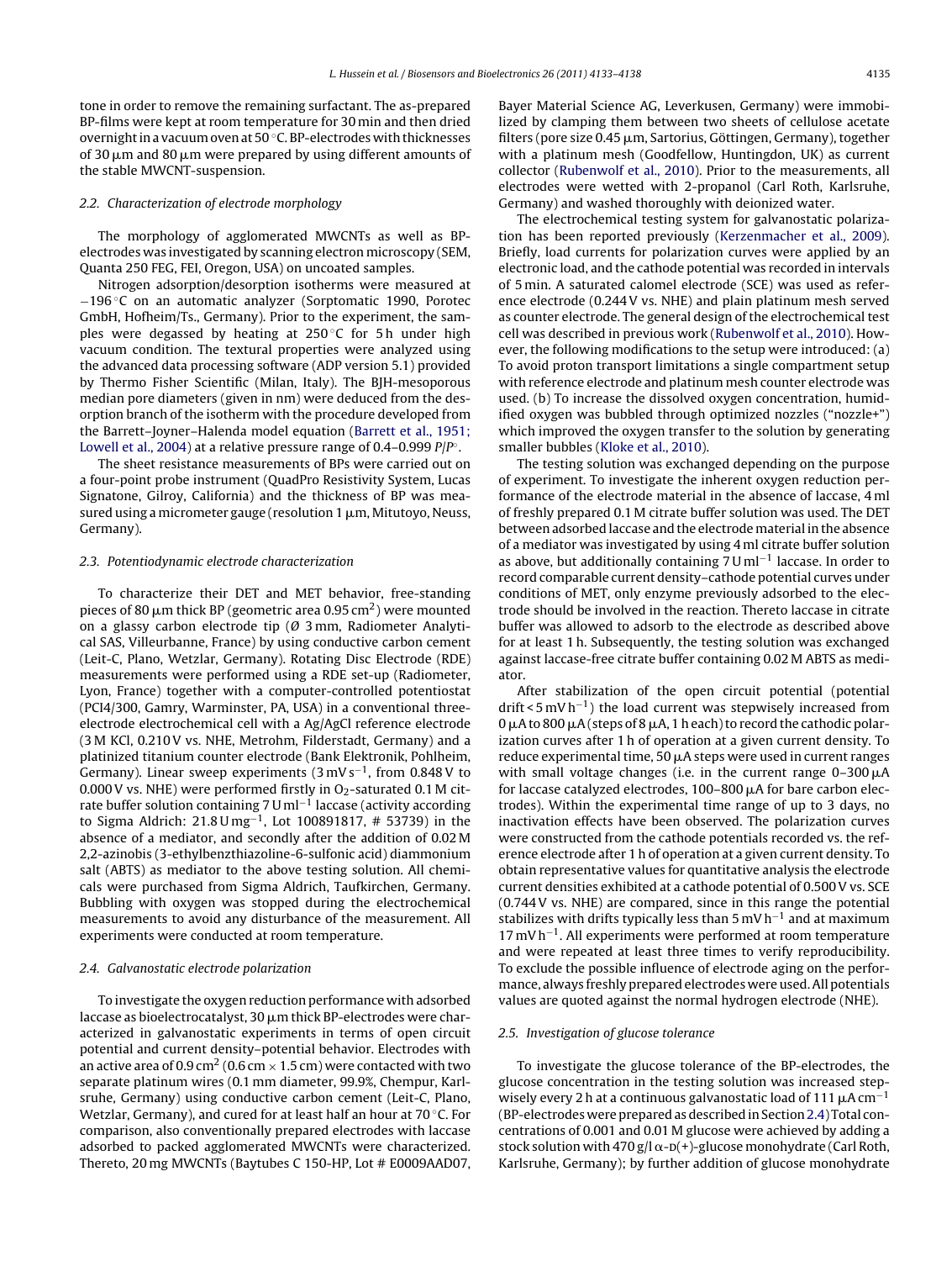powder directly to the electrolyte the concentration was increased to 0.1 M and 1 M.

## **3. Results and discussion**

#### 3.1. Electrode morphology

In Fig. 2 SEM images of untreated MWCNT-agglomerates are compared to the BP-electrode prepared from the same raw-material. As can be seen from Fig. 2a, the agglomerated MWCNT-particles have diameters in the range of 500  $\mu$ m, which is within the manufacturer's specification (agglomerates of 0.1–1 mm diameter according to the Baytubes datasheet). In contrast, BP consists of a homogenous film of entangled MWCNTs evenly dispersed over the area of the supporting filter membrane. On the nanoscale both, the agglomerated MWCNT-particles and BP seem to exhibit a comparable apparent porous structure on their surface as visualized in Fig. 2. However, following the BJH-model one can calculate a median pore diameter of 48 nm for BPs and 23 nm for MWCNTparticles. This can facilitate a better mass transport within the BP-based electrode for enzymes, reactants and products, compared to the untreated MWCNT agglomerates. In summary, this indicates that the homogeneous dispersion of MWCNTs in BP may allow enhanced laccase adsorption and reduce diffusional resistances.

In terms of electrical conductivity, the entangled MWCNTfilm of a 30 µm thick BP-electrode (typical MWCNT-loading:

 $0.9 \pm 0.1$  mg cm<sup>-2</sup>) exhibits a specific electrical resistance  $\rho$  of 0.0405 ( $\pm$ 0.0007)  $\Omega$  cm. This value is sufficient for the low current densities in biofuel cells and thus no additional current collector is needed in electrode fabrication. Moreover, deposited on the supporting membrane filter the BP-electrodes exhibit excellent mechanical stability in aqueous solution. In contrast, the conventionally prepared electrodes require an embedded platinum mesh as current collector to achieve sufficient electrical conductivity over the electrode area and a second membrane filter on top of the electrode in order to pack and clamp the MWCNT-agglomerates (as illustrated in [Fig. 1\)](#page-1-0) which could act as diffusion barrier.

#### 3.2. Potentiodynamic electrode characterization

In [Fig. 3](#page-4-0) the results from the linear sweep experiments both in the presence and absence of the mediator ABTS are shown. For clarity only the RDE-curves recorded at 100 rpm and 600 rpm are given. As can be seen, the RDE-curves coincide in the activation overpotential region above 0.800V vs. NHE (i.e. kinetic region), indicating the occurrence of an efficient electron transfer between adsorbed laccase and the MWCNTs of the BP-electrode. At potentials below 0.800 V vs. NHE the electrode reaction becomes increasingly dominated by mass-transfer and the curves inflect towards the plateau-like cathodic diffusion-limited current with some deviations from ideal behavior (i.e. plateau) due to developing of non-smooth flow in front of carbon nanoporous electrode ([Bron,](#page-5-0)



**Fig. 2.** SEM images of the electrode surfaces fabricated from (a) agglomerated MWCNTs and (b) BP.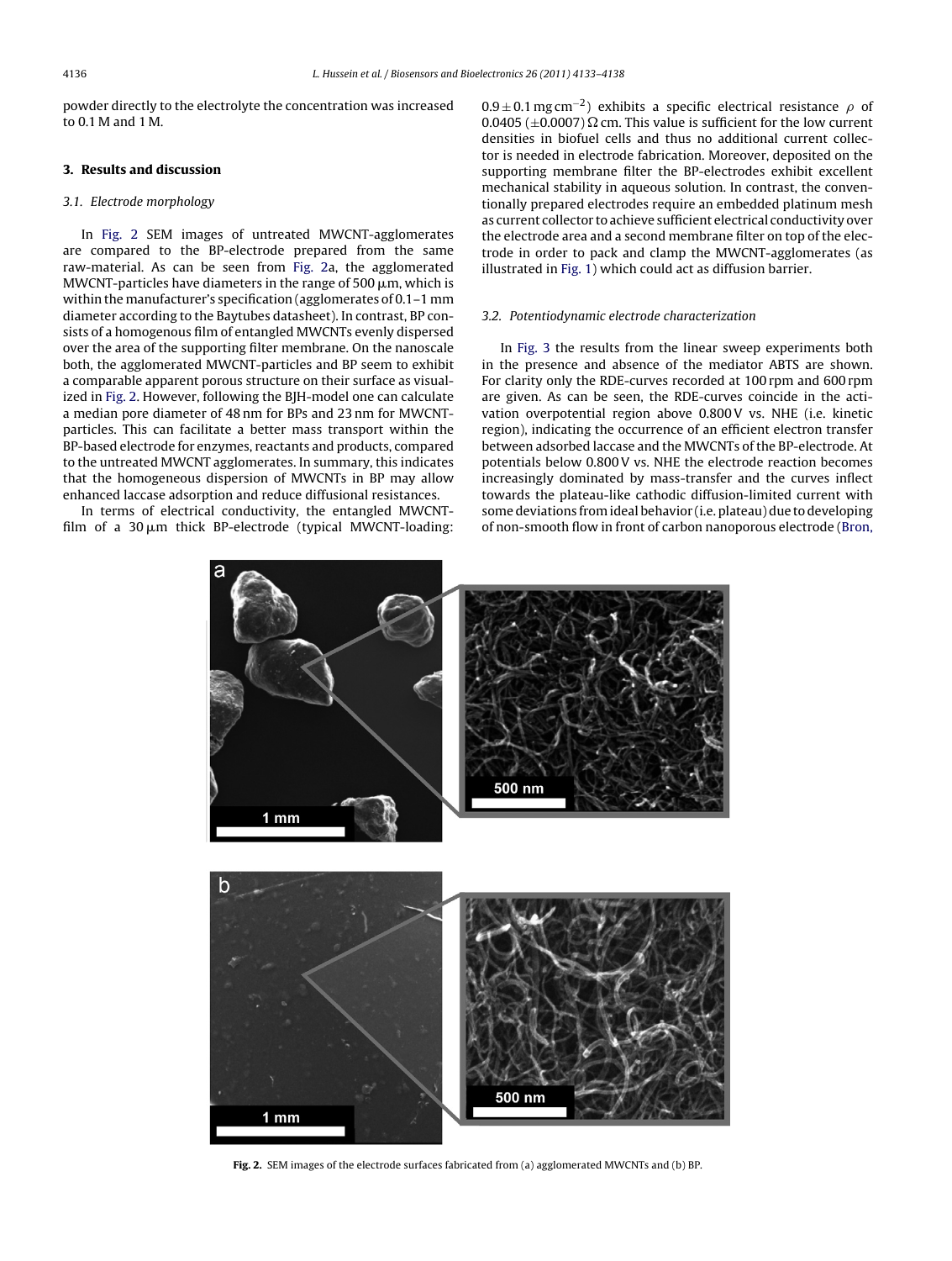<span id="page-4-0"></span>

**Fig. 3.** Linear sweep voltammetry results from RDE experiments with BP-cathodes, recorded in O<sub>2</sub>-saturated citrate buffer solution containing 7 U ml<sup>-1</sup> laccase with and without ABTS (as indicated in the figure).

[2008\).](#page-5-0) Here the RDE-curves recorded with the mediator ABTS show significantly higher current densities than the curves recorded only with laccase, which is attributed to the higher concentration of ABTS (0.020 M) in the testing solution compared to dissolved oxygen (0.001 M, [Lide, 2001\).](#page-5-0) In the mass-transfer dominated regime thus ABTS contributes dominantly to the electrode current density by facilitating the shuttling of electron directly from the BP based-electrode to dissolved as well as adsorbed laccase molecules. Moreover, the reduction peak between 0.3 and 0.4 V vs. NHE, it is ascribed to ABTS reduction.

#### 3.3. Galvanostatic electrode polarization

Fig. 4a shows polarization curves of BP-cathodes with the enzyme laccase in the presence (MET approach) or absence (DET approach) of the mediator ABTS in  $O<sub>2</sub>$ -saturated citrate buffer solution. In both cases, the electrodes exhibit similarly high current densities of  $422 \pm 71 \,\mu A \,\text{cm}^{-2}$  for DET and  $383 \pm 69 \,\mu A \,\text{cm}^{-2}$  for MET at 0.744 V vs. NHE. The variations may be caused by inhomogeneities of the respective BP-films. The lack of a significant difference between both electron transfer approaches indicates a very efficient DET between adsorbed laccase and the MWCNTs, and is confirmed by results from the RDE measurements (for Tafel plot analysis see [Supplementary material\).](#page-5-0) At higher current densities, the electrode potential stabilizes at around −0.2 V vs. NHE, and the polarization curves of BP-electrodes with and without enzyme coincide. This indicates that the rapid drop in electrode potential is not caused by limited oxygen availability, but rather by the limited turnover number of the laccase enzymes. At higher current density

thus the laccase-catalyzed reaction plays a minor role, and oxygen reduction occurring directly at the MWCNT-surface dominates the electrode potential.

## 3.4. Comparison of BP electrodes to conventional MWCNT electrodes

In Fig. 4b, the oxygen reduction performance of the novel BP-based cathodes is compared to electrodes prepared from agglomerated MWCNTs (Baytubes) in the recently used conventional technique ([Rubenwolf et al., 2010\).](#page-5-0) By normalizing the current density to themass of the electrodematerial (mass activity), it can clearly be seen that MWCNTs act more efficiently as cathode when prepared in form of BP, instead of being used in the nondispersed agglomerated form. The mean mass activity at 0.744 V vs. NHE of  $471 \pm 64 \,\mu A \,\text{mg}^{-1}$  for BP-electrodes is 68-fold higher than with electrodes fabricated from agglomerated MWCNTs (approx.  $7 \pm 1$   $\mu$ A mg<sup>-1</sup>). This can be attributed to smaller diffusion distances within the electrode, resulting from the better MWCNT dispersion and less MWCNT agglomeration in the BP film. For comparison, the mean diameter of the MWCNT agglomerates in conventionally prepared electrodes is in the range of 500  $\mu$ m, which is an order of magnitude above the BP thickness. Conventionally prepared electrodes also require an additional membrane in front, which may further contribute to a mass transport-limited electrode reaction. Additionally, high electrical resistance between MWCNT-particles (i.e. electron hopping) could contribute to the reduced performance in contrast to the well-organized MWCNTs network of BP-films.

#### 3.5. Glucose tolerance

The influence of glucose on the performance of cathodes operated at a constant current density of 111  $\mu$ A cm<sup>-1</sup> was investigated by increasing the glucose concentration in the catholyte, and monitoring the consequent potential response of a cathode. As can be seen in [Fig. 5, t](#page-5-0)he BP-based cathodes exhibit virtually no sensitivity towards glucose in the concentration range up to 1 M.

#### **4. Conclusions and outlook**

In the present work we demonstrated that buckypaper (BP) fabricated from multi-walled carbon nanotubes (MWCNTs) is an excellent electrode material for laccase-catalyzed oxygen reduction cathodes in biofuel cell applications. The high dispersion of MWCNTs as mechanically stable, self-entangling mat results in easy to handle homogeneous layers with high electrical conductivity. So



 ${\sf Fig. 4.}$  Galvanostatic polarization curves of different electrodes in O2-saturated citrate buffer. (a) 30  $\mu$ m thick BP-cathodes without laccase (black squares), with adsorbed laccase (DET, black circles), and with adsorbed laccase and ABTS (MET, grey triangles). (b) Comparison of different MWCNT-based electrodes with the current density normalized to the mass of carbon nanotubes (note the logarithmic scale). Both, electrodes fabricated as BP (black circles) and in conventional technique (grey triangles) were investigated with adsorbed laccase at mediatorless conditions.